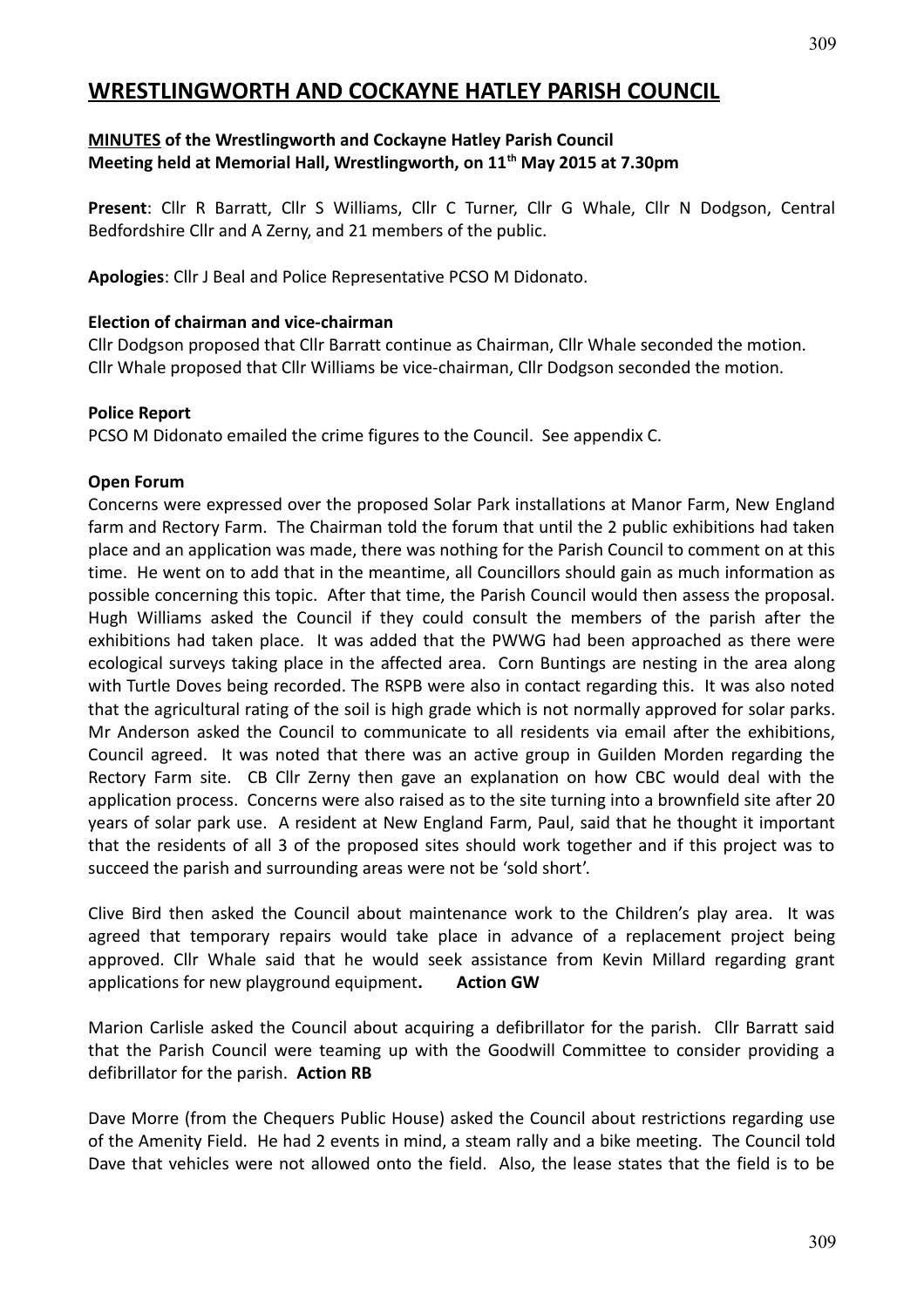used for residents of the parish only. Dave said that he would email the details to the Councillors for their advice.

## **Ethics and Standards Code**

None declared.

# **Minutes of Previous Meeting**

The minutes of the Parish Council meeting held on 16<sup>th</sup> March, having been previously circulated, were taken as read and signed as a true and accurate record.

# **Matters arising & Chairman's report**

Cllr Barratt stated that after Cllr Ram's resignation, Cllr Ram had wanted the Council to know his 2 reasons for resigning. These were not liking the way the Council was being run and lack of support from the Chairman for the Neighbourhood Steering Committee.

Cllr Barratt informed the Council that he had taken on the role of representative of the Memorial Hall Committee for the Parish Council.

## **Portfolios**

It was agreed that the portfolios would be taken on by the following Councillors. PWWG, Communications, Brook Maintenance and Allotments – Cllr Barratt Chairman of Neighbourhood Steering Committee and Green Infrastructure Plan – Cllr Williams Planning – Cllr's Turner and Dodgson Website – Cllr Whale Children's Play Area – Cllr Whale Transport and Highways – Cllr Beal Responsible Financial Officer – Clerk Finance – Cllr Barratt to assist clerk if needed

## **Clerk's report**

- Forwarded relevant emails to Parish Councillors
- Completed minutes, agenda and financial statement for May's meeting
- Reconciled bank statement with cheques written
- Updated noticeboard
- Forwarded planning applications to Cllr's Ram and Turner
- Emailed Cllr Whale copy of parish council minutes for web site
- Attended meeting with Chairman
- Attended NP Committee meeting with Sian Farrier
- Produced end of year accounts and delivered them with appropriate documentation to the Parish Council's internal auditor Alan Walden
- Arranged with Knibbs to roll playing field and add top soil where appropriate
- Attended Management Meeting with Councillors and distributed action list
- Reported sewage problem in Butcher's Lane to CBC

## **Neighbourhood Development Plan- Steering group report**

Cllr Williams reported on progress:-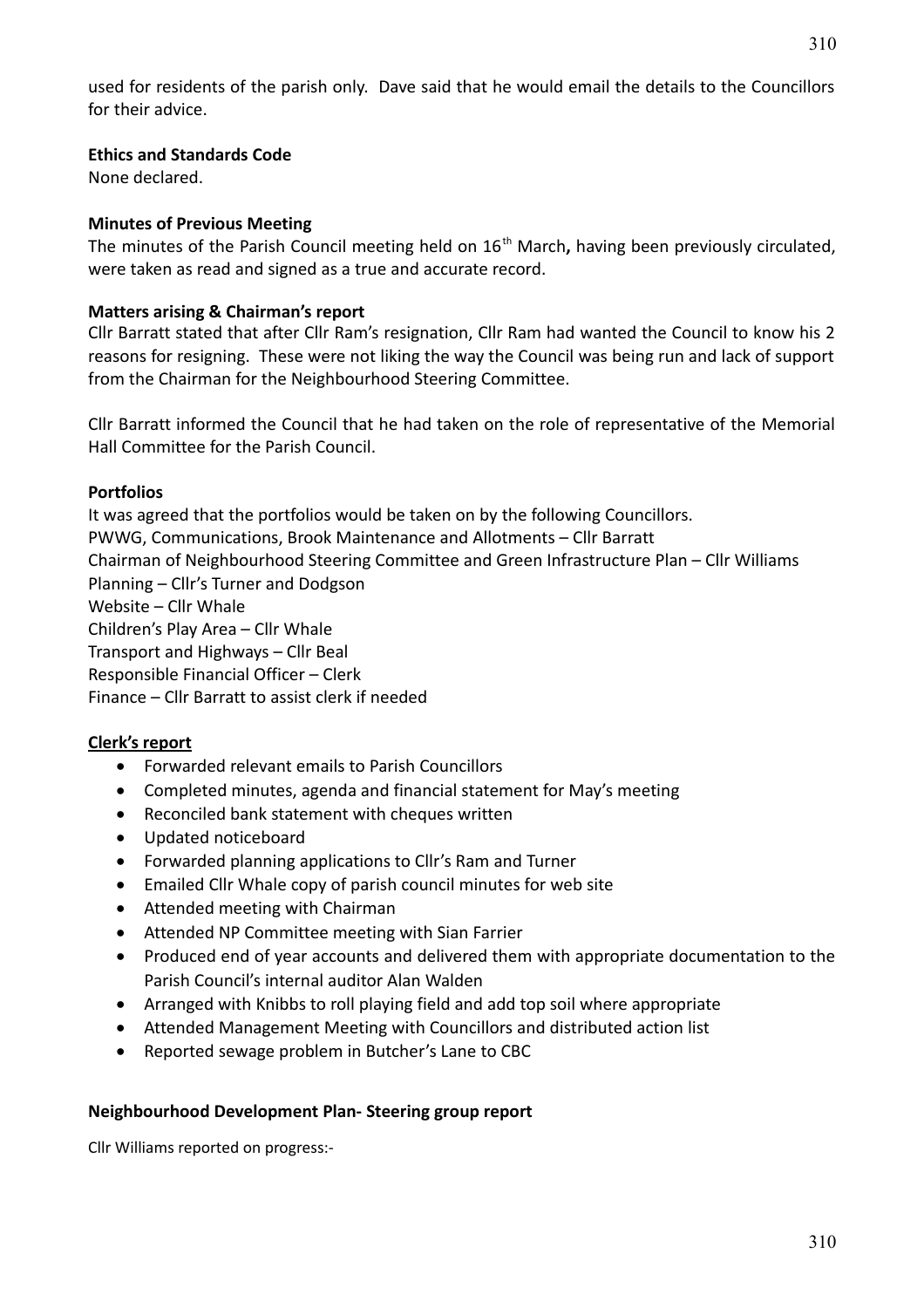Since the last parish council meeting the numerical results from the recent questionnaire have been published and presented to an open meeting of the Steering Group held on 16<sup>th</sup> April. These are also available on the parish council web site.

Sian Farrier from Central Bedfordshire Council is supporting the work of the Steering Group and we had a meeting with her recently. We looked at the percentage response to the questionnaire, which she considered to be good. However we are going to look at the level of response from younger residents against the demographics in the 2011 census returns and may undertake further consultation in another format with that element of the community.

There was a strong indication in questionnaire responses that the natural environment is of great importance to both Wrestlingworth & Cockayne Hatley residents. We have therefore agreed with CBC that a Green Infrastructure Plan will be undertaken for us by Bedfordshire Rural Communities Charity. This will sit alongside the Neighbourhood Plan and will identify important areas of the natural environment.

The Steering Group will also be looking at Local Green Space designation as a way to provide special protection against development in green areas of particular importance to the local community.

The next meeting of the Steering Group will be on  $19<sup>th</sup>$  May when we shall prioritise the tasks outlined in this report.

#### **Planning**

Cllr Turner informed the Council that there were new plans for the Home farm Development. He was concerned over the fact that the new plans were so similar to the previous plans they should be done as amendments. He said that he would contact Samantha Boyd at CBC to investigate further and report back. Cllr Turner also discussed the proposed retrospective plans for 30 High Street, WW which were to be agreed to. **Action CT** See appendix B

#### **Finance**

Payments Approved - See appendix A. The Annual return for the year ending  $31<sup>st</sup>$  March 2015was signed by the Chairman.

## **Equality Issues**

No issues to report

#### **Correspondence**

Magazines and journals passed on to Councillors.

#### **Parish Facilities**

It was agreed that repairs to the War Memorial should go ahead.

# **Date of Next Meeting** – 22<sup>nd</sup> June 2015

There being no further business, the meeting closed at 9.45pm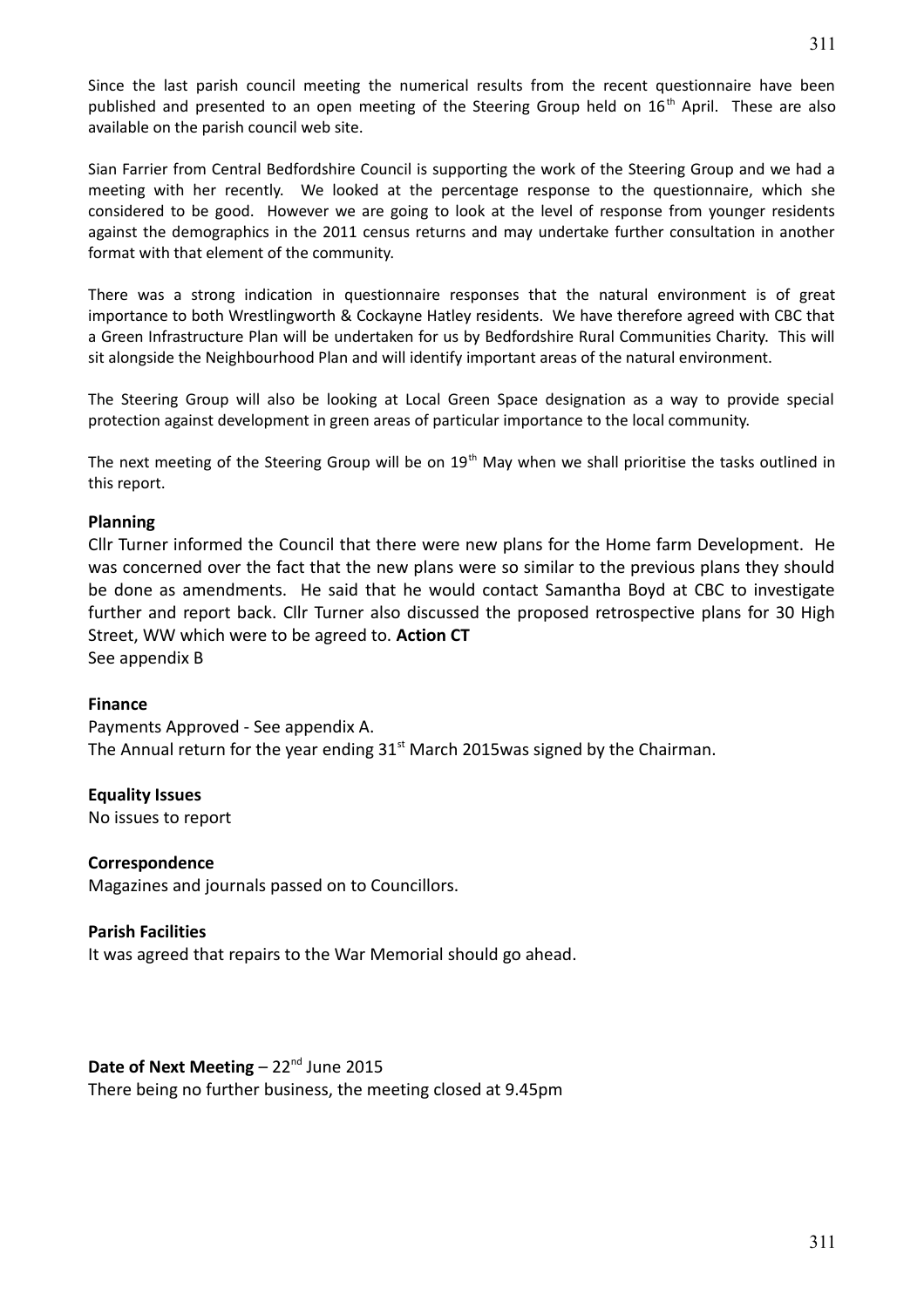# **Financial Report – May 2015**

| The following accounts are to be paid and I need to request the council's endorsement. |  |  |
|----------------------------------------------------------------------------------------|--|--|
|                                                                                        |  |  |

| April & May | E-on D/Debit                                      |               | 170.99       |
|-------------|---------------------------------------------------|---------------|--------------|
| April & May | Clerk's Salary D/Debit                            |               |              |
| April & May | Clerk's expenses                                  |               | 141.59       |
| April & May | D J Granger                                       |               | 1,851.3<br>0 |
| April & May | <b>BATPC</b> – affiliation fee                    |               | 159.00       |
| April & May | <b>Hall Hire</b>                                  |               | 28.00        |
| April       | VES - traffic cones                               |               | 31.50        |
| April       | Central Bedfordshire Council                      | 18,944.0<br>0 |              |
| April       | Knibbs Horticulture                               |               | 50.00        |
| May         | Zurich Insurance                                  |               | 718.83       |
| April       | Clerk salary for NP meeting                       |               | 32.51        |
| May         | Robin Barratt - skip hire for Village tidy up day |               | 456.00       |
| May         | VES - NP printing                                 |               | 20.40        |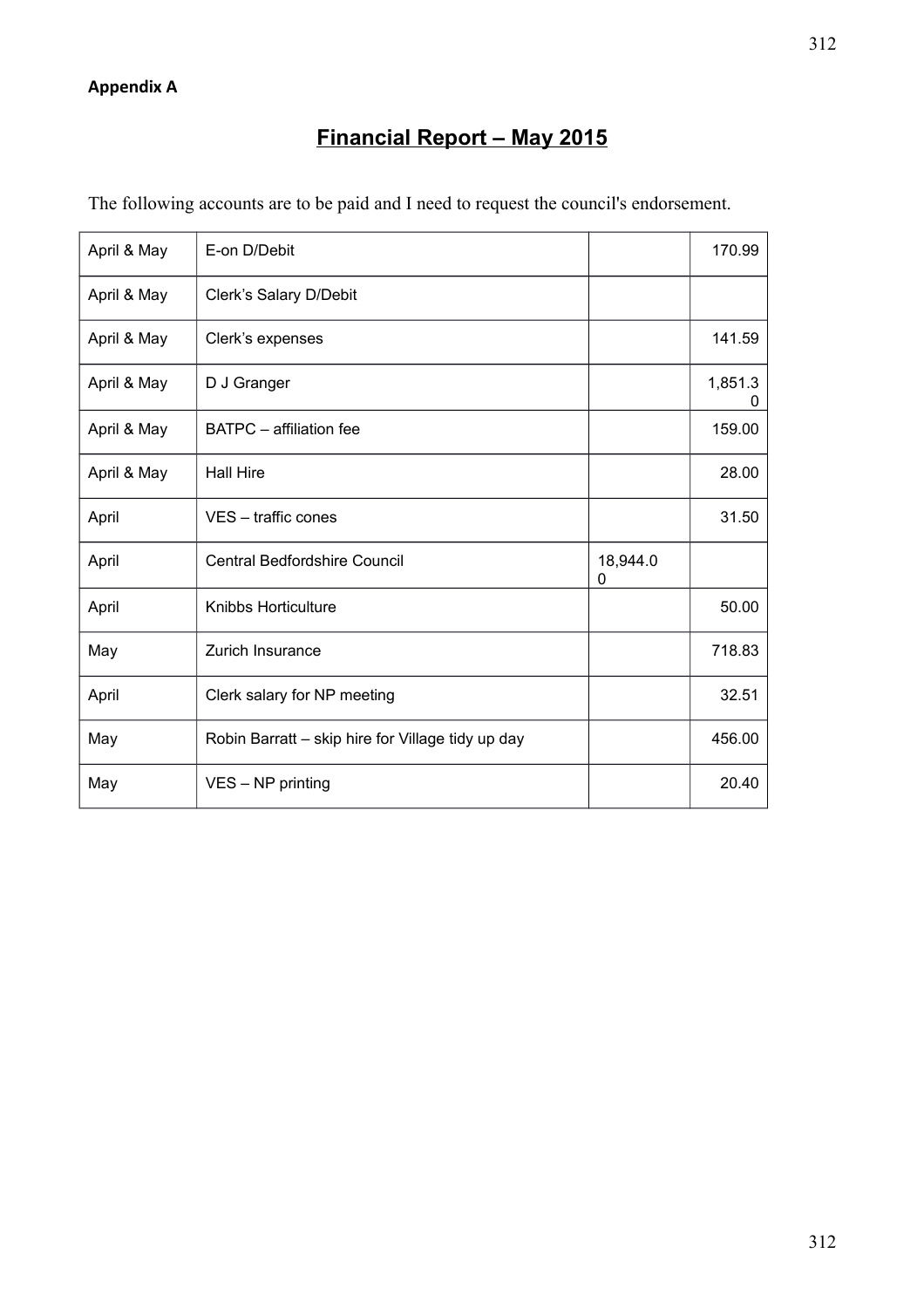**Appendix B**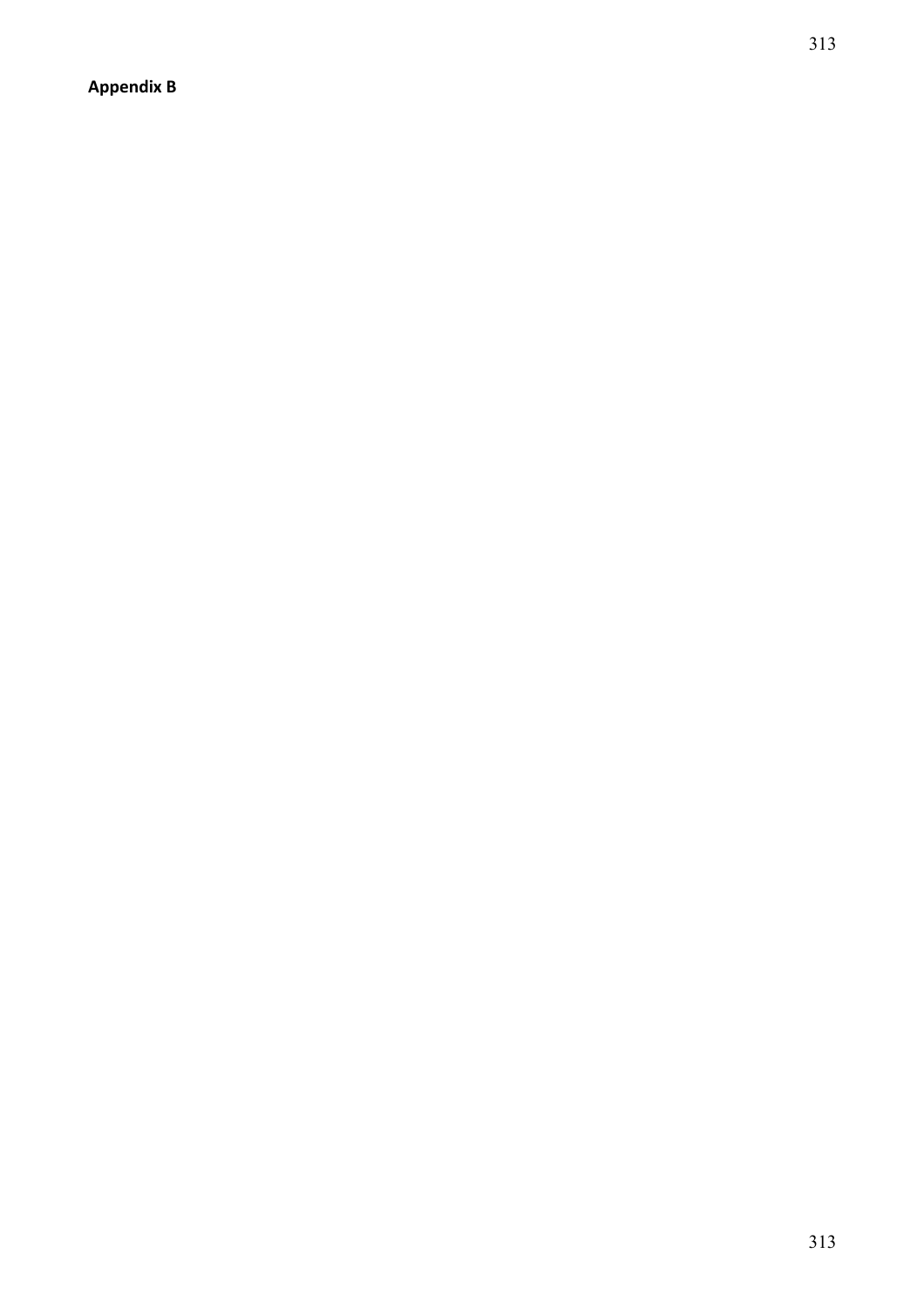

# **Wrestlingworth and Cockayne & Hatley Annual Report – 2014/2015**





# **Crime Type Breakdown in last 12 months**

| <b>Financial Year</b>             | <b>Apr</b> | <b>May</b> |   |  |    |  |    | Jun Jul Aug Sep Oct Nov Dec Jan Feb Mar Total |           | <b>Avg</b> |
|-----------------------------------|------------|------------|---|--|----|--|----|-----------------------------------------------|-----------|------------|
| Current Financial Year: 2014/2015 |            |            |   |  |    |  |    |                                               | 17        | 1.42       |
| Financial Year: 2013/2014         |            |            |   |  |    |  |    |                                               | <b>11</b> | 0.92       |
| Financial Year: 2012/2013         |            |            |   |  |    |  |    |                                               | 11        | 0.92       |
| Financial Year: 2011/2012         |            |            | В |  | 14 |  |    |                                               | 30        | 2.50       |
| Financial Year: 2010/2011         |            |            |   |  |    |  |    |                                               |           | 1.42       |
| Financial Year: 2009/2010         |            |            |   |  |    |  | 16 |                                               | 24        | 2.00       |
| Financial Year: 2008/2009         |            |            |   |  |    |  |    |                                               | 15        | 1.25       |
| Financial Year: 2007/2008         |            |            |   |  | 4  |  |    |                                               | 23        | 1.92       |
| Financial Year: 2006/2007         |            |            |   |  |    |  |    |                                               | 14        | 1.17       |
| Financial Year: 2005/2006         |            |            |   |  |    |  |    |                                               | 18        | 1.50       |

# **Crime breakdown for each of the following offences Domestic Burglary**

| <b>Financial Year</b>             | Apr | ' Mav |  |  |  |  | Jun Jul Aug Sep Oct Nov Dec Jan Feb Mar Total | <b>Avg</b> |
|-----------------------------------|-----|-------|--|--|--|--|-----------------------------------------------|------------|
| Current Financial Year: 2014/2015 |     |       |  |  |  |  |                                               | 1.42       |
| Financial Year: 2013/2014         |     |       |  |  |  |  |                                               | 0.92       |
| Financial Year: 2012/2013         |     |       |  |  |  |  |                                               | 0.92       |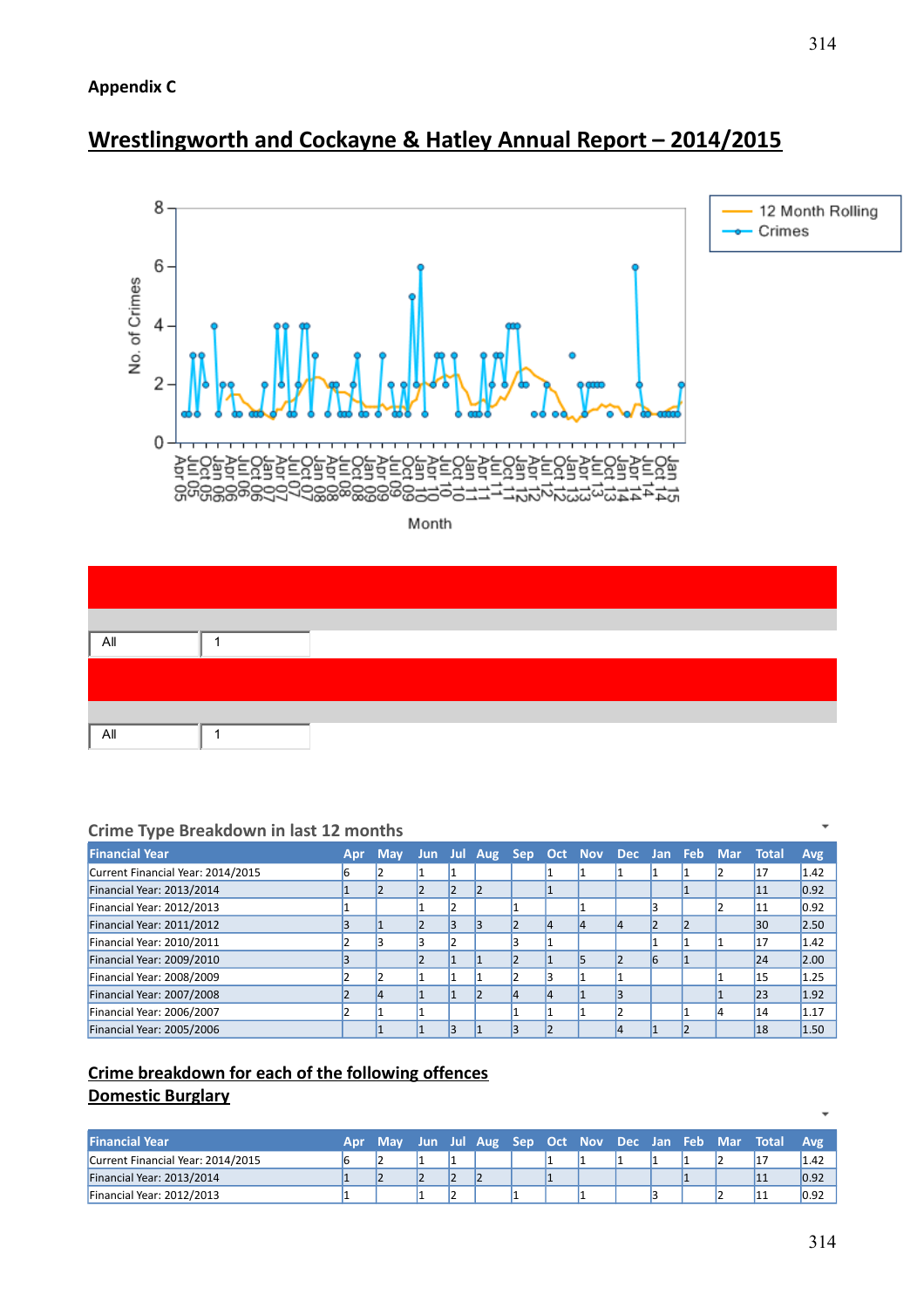| Financial Year: 2011/2012 |  |  |  |  |  |  | 30 | 2.50 |
|---------------------------|--|--|--|--|--|--|----|------|
| Financial Year: 2010/2011 |  |  |  |  |  |  | 17 | 1.42 |
| Financial Year: 2009/2010 |  |  |  |  |  |  | 24 | 2.00 |
| Financial Year: 2008/2009 |  |  |  |  |  |  | 15 | 1.25 |
| Financial Year: 2007/2008 |  |  |  |  |  |  | 23 | 1.92 |
| Financial Year: 2006/2007 |  |  |  |  |  |  | 14 | 1.17 |
| Financial Year: 2005/2006 |  |  |  |  |  |  | 18 | 1.50 |

# **Burglary other**

| <b>Financial Year</b>             | Apr | May Jun Jul Aug Sep Oct Nov Dec Jan Feb Mar Total |  |  |  |  |  | <b>Avg</b> |
|-----------------------------------|-----|---------------------------------------------------|--|--|--|--|--|------------|
| Current Financial Year: 2014/2015 |     |                                                   |  |  |  |  |  | 0.50       |
| Financial Year: 2013/2014         |     |                                                   |  |  |  |  |  |            |
| Financial Year: 2012/2013         |     |                                                   |  |  |  |  |  | 0.08       |
| Financial Year: 2011/2012         |     |                                                   |  |  |  |  |  | 0.25       |
| Financial Year: 2010/2011         |     |                                                   |  |  |  |  |  | 0.08       |
| Financial Year: 2009/2010         |     |                                                   |  |  |  |  |  | 0.17       |
| Financial Year: 2008/2009         |     |                                                   |  |  |  |  |  | 0.67       |
| Financial Year: 2007/2008         |     |                                                   |  |  |  |  |  | 0.42       |
| Financial Year: 2006/2007         |     |                                                   |  |  |  |  |  | 0.17       |
| Financial Year: 2005/2006         |     |                                                   |  |  |  |  |  | 0.42       |

# **Vehicle Crime**

| <b>Financial Year</b>             | Apr | <b>May</b> |  |  |  |  | Jun Jul Aug Sep Oct Nov Dec Jan Feb Mar Total | Avg  |
|-----------------------------------|-----|------------|--|--|--|--|-----------------------------------------------|------|
| Current Financial Year: 2014/2015 |     |            |  |  |  |  |                                               | 0.42 |
| Financial Year: 2013/2014         |     |            |  |  |  |  |                                               | 0.25 |
| Financial Year: 2012/2013         |     |            |  |  |  |  |                                               |      |
| Financial Year: 2011/2012         |     |            |  |  |  |  |                                               | 0.25 |
| Financial Year: 2010/2011         |     |            |  |  |  |  |                                               | 0.17 |
| Financial Year: 2009/2010         |     |            |  |  |  |  |                                               | 0.42 |
| Financial Year: 2008/2009         |     |            |  |  |  |  |                                               | 0.17 |
| Financial Year: 2007/2008         |     |            |  |  |  |  |                                               | 0.08 |
| Financial Year: 2006/2007         |     |            |  |  |  |  |                                               | 0.42 |
| Financial Year: 2005/2006         |     |            |  |  |  |  |                                               | 0.50 |

# **Theft other**

| <b>Financial Year</b>             | Apr | May Jun Jul Aug Sep Oct Nov Dec Jan Feb Mar Total |  |  |  |   |  | <b>Avg</b> |
|-----------------------------------|-----|---------------------------------------------------|--|--|--|---|--|------------|
| Current Financial Year: 2014/2015 |     |                                                   |  |  |  |   |  | 0.25       |
| Financial Year: 2013/2014         |     |                                                   |  |  |  |   |  | 0.17       |
| Financial Year: 2012/2013         |     |                                                   |  |  |  |   |  | 0.25       |
| Financial Year: 2011/2012         |     |                                                   |  |  |  |   |  | 0.42       |
| Financial Year: 2010/2011         |     |                                                   |  |  |  |   |  | 0.42       |
| Financial Year: 2009/2010         |     |                                                   |  |  |  | 3 |  | 0.50       |
| Financial Year: 2008/2009         |     |                                                   |  |  |  |   |  | 0.08       |
| Financial Year: 2007/2008         |     |                                                   |  |  |  |   |  | 0.67       |
| Financial Year: 2006/2007         |     |                                                   |  |  |  |   |  | 0.25       |
| Financial Year: 2005/2006         |     |                                                   |  |  |  |   |  | 0.17       |

# **Criminal Damage**

| <b>Financial Year</b>             | Apr | May Jun Jul Aug Sep Oct Nov Dec Jan Feb Mar Total |  |  |  |  |  | <b>Avg</b> |
|-----------------------------------|-----|---------------------------------------------------|--|--|--|--|--|------------|
| Current Financial Year: 2014/2015 |     |                                                   |  |  |  |  |  |            |
| Financial Year: 2013/2014         |     |                                                   |  |  |  |  |  | 0.17       |
| Financial Year: 2012/2013         |     |                                                   |  |  |  |  |  | 0.42       |
| Financial Year: 2011/2012         |     |                                                   |  |  |  |  |  | 0.75       |
| Financial Year: 2010/2011         |     |                                                   |  |  |  |  |  | 0.08       |
| Financial Year: 2009/2010         |     |                                                   |  |  |  |  |  | 0.50       |
| Financial Year: 2008/2009         |     |                                                   |  |  |  |  |  |            |
| Financial Year: 2007/2008         |     |                                                   |  |  |  |  |  | 0.42       |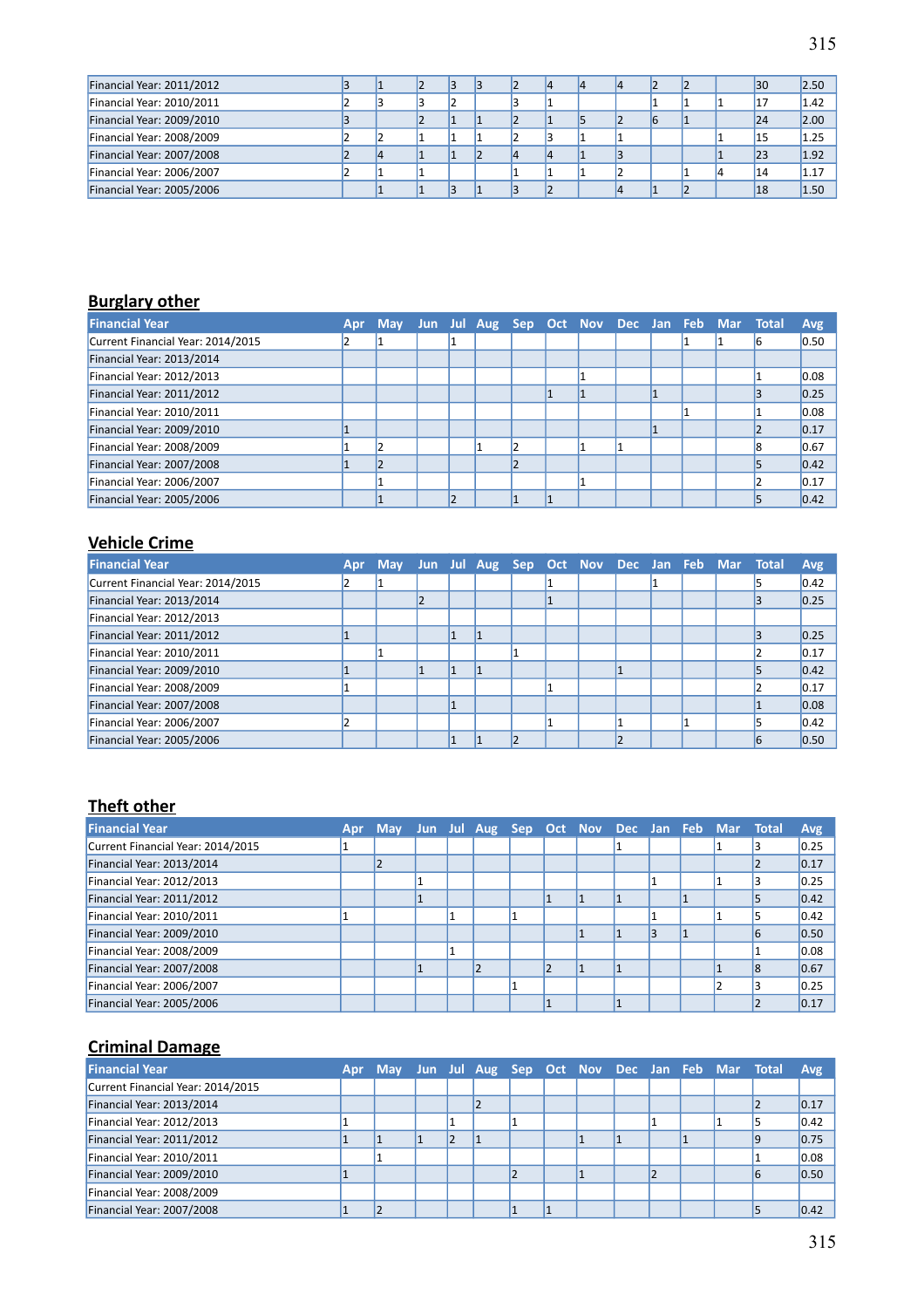| . 2006/2007<br>'Financia <sub>r</sub><br>Year∙ |  |  |  |  |  |  | . .<br>∣∪.⊥ |
|------------------------------------------------|--|--|--|--|--|--|-------------|
| /2006<br>`Financia<br>2005/<br>Year:           |  |  |  |  |  |  | 0.08        |

#### **Theft of motor vehicle**

| <b>Financial Year</b>             | Apr May Jun Jul Aug Sep Oct Nov Dec Jan Feb Mar Total |  |  |  |  |  | <b>Avg</b> |
|-----------------------------------|-------------------------------------------------------|--|--|--|--|--|------------|
| Current Financial Year: 2014/2015 |                                                       |  |  |  |  |  | 0.08       |
| Financial Year: 2013/2014         |                                                       |  |  |  |  |  |            |
| Financial Year: 2012/2013         |                                                       |  |  |  |  |  |            |
| Financial Year: 2011/2012         |                                                       |  |  |  |  |  | 0.08       |
| Financial Year: 2010/2011         |                                                       |  |  |  |  |  |            |
| Financial Year: 2009/2010         |                                                       |  |  |  |  |  | 0.08       |
| Financial Year: 2008/2009         |                                                       |  |  |  |  |  | 0.08       |
| Financial Year: 2007/2008         |                                                       |  |  |  |  |  |            |
| Financial Year: 2006/2007         |                                                       |  |  |  |  |  | 0.17       |
| Financial Year: 2005/2006         |                                                       |  |  |  |  |  | 0.08       |

#### **Theft from motor vehicle**

| <b>Financial Year</b>             | Apr | May Jun Jul Aug Sep Oct Nov Dec Jan Feb Mar Total |  |  |  |  |  | <b>Avg</b> |
|-----------------------------------|-----|---------------------------------------------------|--|--|--|--|--|------------|
| Current Financial Year: 2014/2015 |     |                                                   |  |  |  |  |  | 0.33       |
| Financial Year: 2013/2014         |     |                                                   |  |  |  |  |  | 0.25       |
| Financial Year: 2012/2013         |     |                                                   |  |  |  |  |  |            |
| Financial Year: 2011/2012         |     |                                                   |  |  |  |  |  | 0.17       |
| Financial Year: 2010/2011         |     |                                                   |  |  |  |  |  | 0.17       |
| Financial Year: 2009/2010         |     |                                                   |  |  |  |  |  | 0.33       |
| Financial Year: 2008/2009         |     |                                                   |  |  |  |  |  | 0.08       |
| Financial Year: 2007/2008         |     |                                                   |  |  |  |  |  | 0.08       |
| Financial Year: 2006/2007         |     |                                                   |  |  |  |  |  | 0.25       |
| Financial Year: 2005/2006         |     |                                                   |  |  |  |  |  | 0.42       |

## **Year to date crime**

|                                             | <b>Recorded Crime</b>      |                            |  |  |  |  |
|---------------------------------------------|----------------------------|----------------------------|--|--|--|--|
| <b>Crime Type</b>                           | 16/05/13<br>to<br>08/05/14 | 16/05/14<br>to<br>08/05/15 |  |  |  |  |
| Violence without Injury                     | 2                          | 0                          |  |  |  |  |
| <b>Burglary Dwelling</b>                    |                            | 14                         |  |  |  |  |
| <b>Burglary - Non Dwelling</b>              | 3                          | 3                          |  |  |  |  |
| <b>Vehicle Offences</b>                     | 5                          | 2                          |  |  |  |  |
| <b>Other Theft</b>                          |                            | 2                          |  |  |  |  |
| <b>Criminal Damage</b>                      | 2                          | n                          |  |  |  |  |
| <b>Miscellaneous Crimes Against Society</b> |                            |                            |  |  |  |  |
| Total                                       | 15                         | 11                         |  |  |  |  |

The chart shows the number of recorded crime in Wrestlingworth and Cockayne & Hatley is lower than the same time last year.

#### **Good news stories**

The Police Community support officers have taken part in various events in the past year in Wrestlingworth and Cockayne & Hatley; most recent being the OP VISION in both villages at the beginning of April. (Full OP VISION report attached showing results from the day.)

In December 2014 my colleague and I letter dropped certain roads in Wrestlingworth with crime prevention material especially aimed at the shorter days and Christmas time when many people

316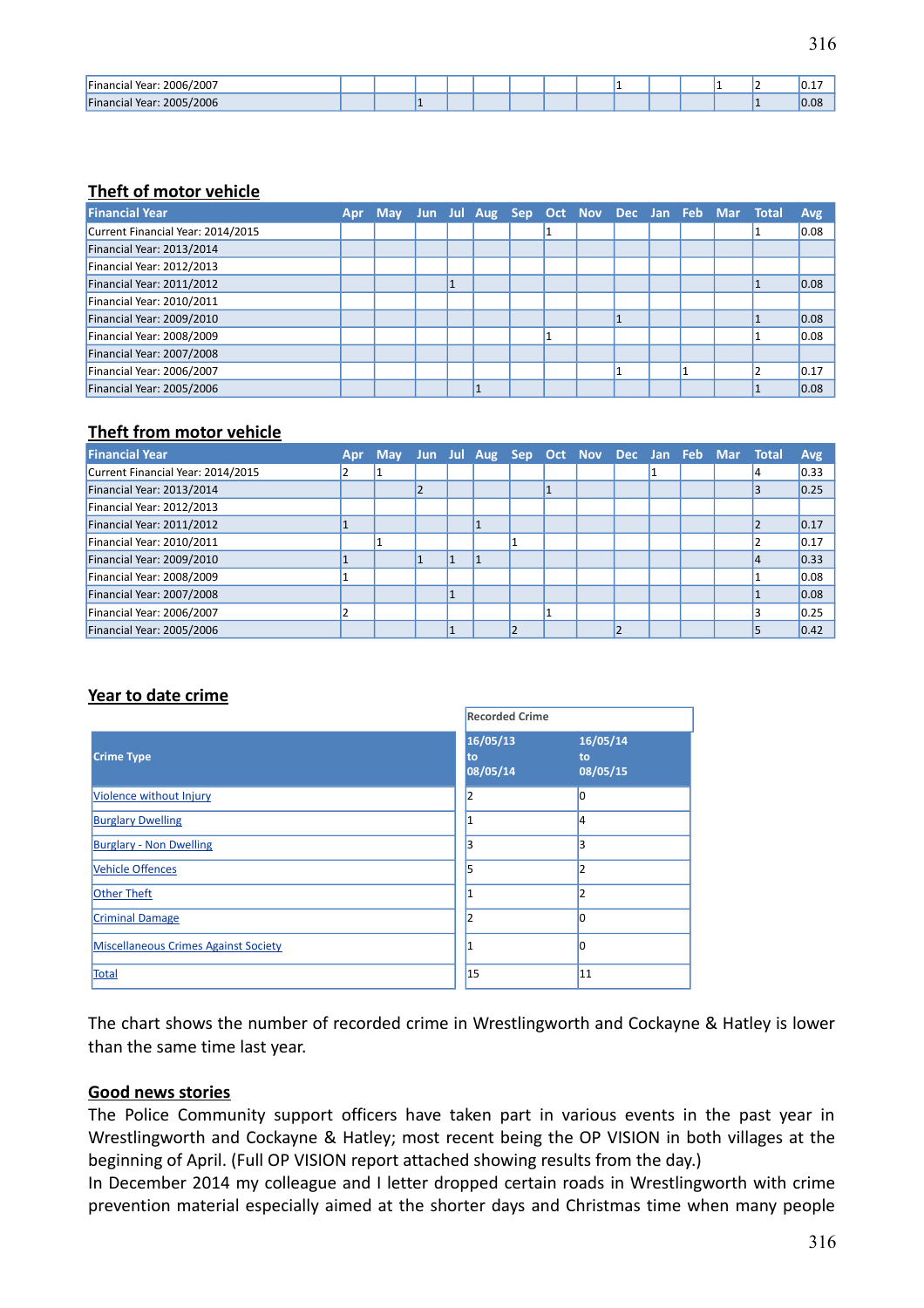will have valuables/presents within their vehicles and property. Report was sent to the town council with results.

I have done various bike marking events one of which was on the 30/09/2014 where 3 bikes were property marked and 7 OP CAPS screws were used to put onto vehicle number plates to prevent people from removing/stealing them.

 With the summer fast approaching I plan to do more events like this especially with the local neighbourhood watch group who have helped me with the OP VISION event and are keen to plan more days where we can work together.

|--|

|                                      | <b>Recorded Crime</b>      |                            |                            |                            |
|--------------------------------------|----------------------------|----------------------------|----------------------------|----------------------------|
| <b>Crime Type</b>                    | 16/03/14<br>to<br>08/05/14 | 16/03/15<br>to<br>08/05/15 | 16/03/14<br>to<br>08/05/14 | 16/03/15<br>to<br>08/05/15 |
| <b>Burglary Dwelling</b>             |                            | $\overline{2}$             | 10                         |                            |
| <b>Burglary - Non Dwelling</b>       |                            |                            |                            |                            |
| <b>Vehicle Offences</b>              |                            | 0                          |                            |                            |
| <b>Other Theft</b>                   |                            | ۵                          |                            |                            |
| Miscellaneous Crimes Against Society |                            | በ                          |                            |                            |
| Total                                |                            |                            |                            |                            |

#### **The following crimes have been recorded within the time period**

- **17/04/2015 Burglary in a dwelling in THE HIGH STREET WRESTLINGWORTH** Unknown offenders have entered the rear of the property via a cat flap. The have used their hands to get the keys through the flap, and then opened the door with the key. Untidy search has been conducted and jewellery was taken.
- **10/04/2015 Burglary in a dwelling in THE HIGH STREET WRESTLINGWORTH** Unknown offenders have used a sharp implement to force open patio doors at the rear of the property. Once entry was gained, the offenders have been disturbed by the owner and they have then made off from scene.
- **27/03/2015 Burglary other than a dwelling in THE HIGH STREET WRESTLINGWORTH** Unknown offenders have entered some stables and stolen 3 Horse saddles.

# **Operation Vision Wrestlingworth and Cockayne & Hatley Tuesday 7th April 2015**

All recorded crime in Wrestlingworth and Cockayne & Hatley in the last 12 months (Compared to previous years)

| <b>Financial Year</b>             | Apr |   |                |  |    |    |   | May Jun Jul Aug Sep Oct Nov Dec Jan Feb Mar Total |    |
|-----------------------------------|-----|---|----------------|--|----|----|---|---------------------------------------------------|----|
| Current Financial Year: 2014/2015 |     |   |                |  |    |    |   |                                                   | 17 |
| Financial Year: 2013/2014         |     |   | $\overline{2}$ |  |    |    |   |                                                   | 11 |
| Financial Year: 2012/2013         |     |   | $\overline{2}$ |  |    |    |   |                                                   | 11 |
| Financial Year: 2011/2012         |     |   | 3              |  | 14 | 14 |   |                                                   | 30 |
| Financial Year: 2010/2011         |     |   |                |  |    |    |   |                                                   | 17 |
| Financial Year: 2009/2010         |     |   |                |  |    | 5  | 6 |                                                   | 24 |
| Financial Year: 2008/2009         |     |   |                |  |    |    |   |                                                   | 15 |
| Financial Year: 2007/2008         |     | 4 |                |  | 4  |    |   |                                                   | 23 |
| Financial Year: 2006/2007         |     |   |                |  |    |    |   | 14                                                | 14 |
| Financial Year: 2005/2006         |     |   |                |  |    |    |   |                                                   | 18 |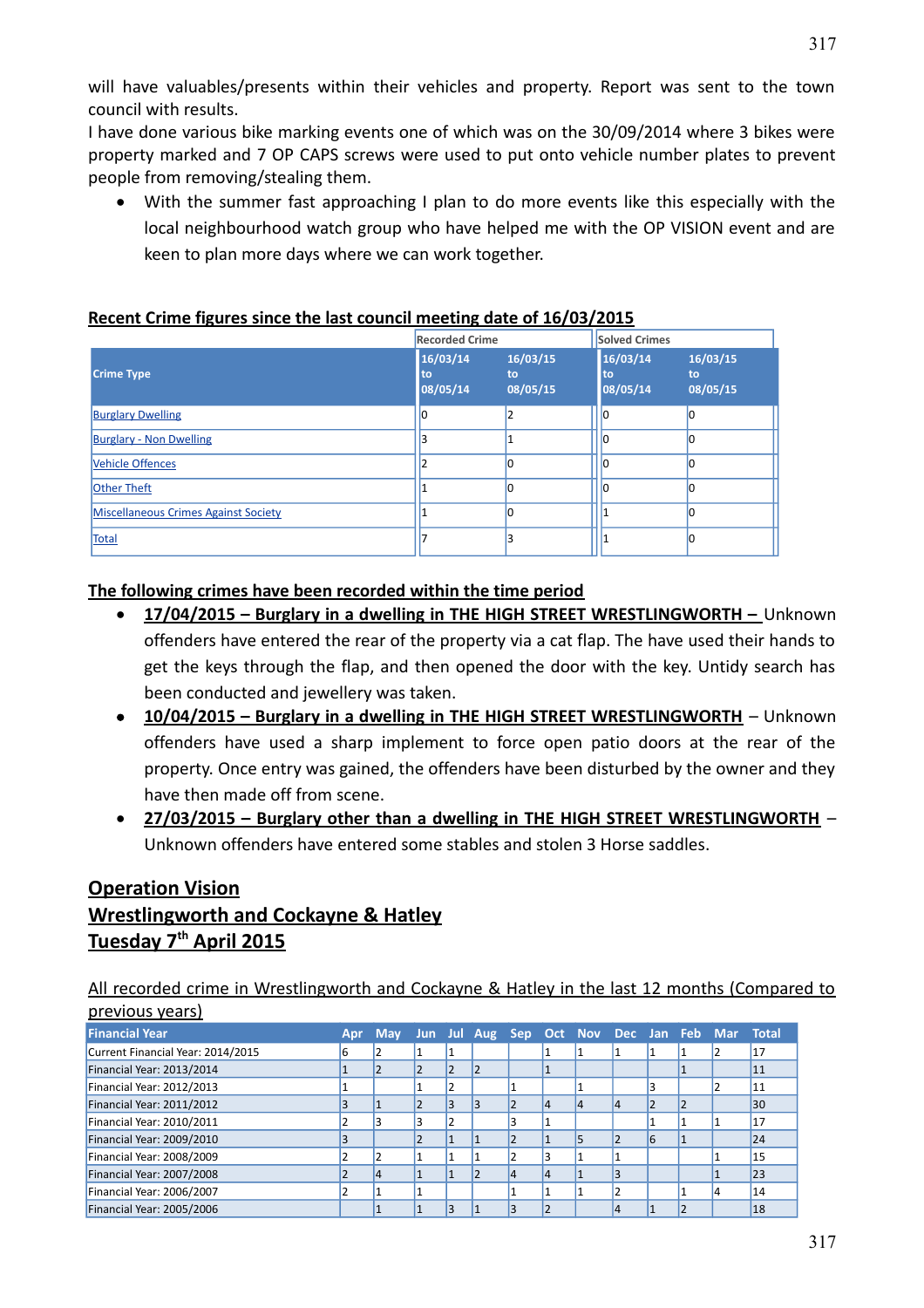## **Community engagement**

The local PCSO's took park in an Op Vision in Wrestlingworth and Cockayne & Hatley between 13:30 and 15:0 hours on the 07/04/2015.

## **Wrestlingworth**

The mobile police station was parked in the memorial hall car park in Church Lane for the duration. There was an opportunity for members of the public to ask questions and to pick up some free crime prevention advice.

Whilst one of the PCSO's was at the mobile police station, there were 9 members of the public who attended and were given crime prevention packs.

We had a Wrestlingworth resident from neighbourhood watch join us for the duration door knocking with one of the PCSO's.

The police crime commissioner Olly Martins also attended Wrestlingworth and joined the PCSO's for some door knocking.

The PCSO'S signed up 6 new members for Ringmaster and it was nice to see that the majority of the village were already signed up from previous police events from last year.

The following roads were patrolled and door knocked by the PCSO's:

- **Braggs Lane** 20 houses visited 10 of which the residents were spoken to.
- **Church Lane**  26 houses visited 12 of which residents were spoken to.
- **The High Street –** 44 houses visited 24 of which residents were spoken to.

## **Cockayne & Hatley**

Two PCS0's spent the duration in Cockayne & Hatley.

21 packs were handed out to residents. Foot patrol was conducted as well as a small surgery in Hatley Road where 9 members of the public were spoken to.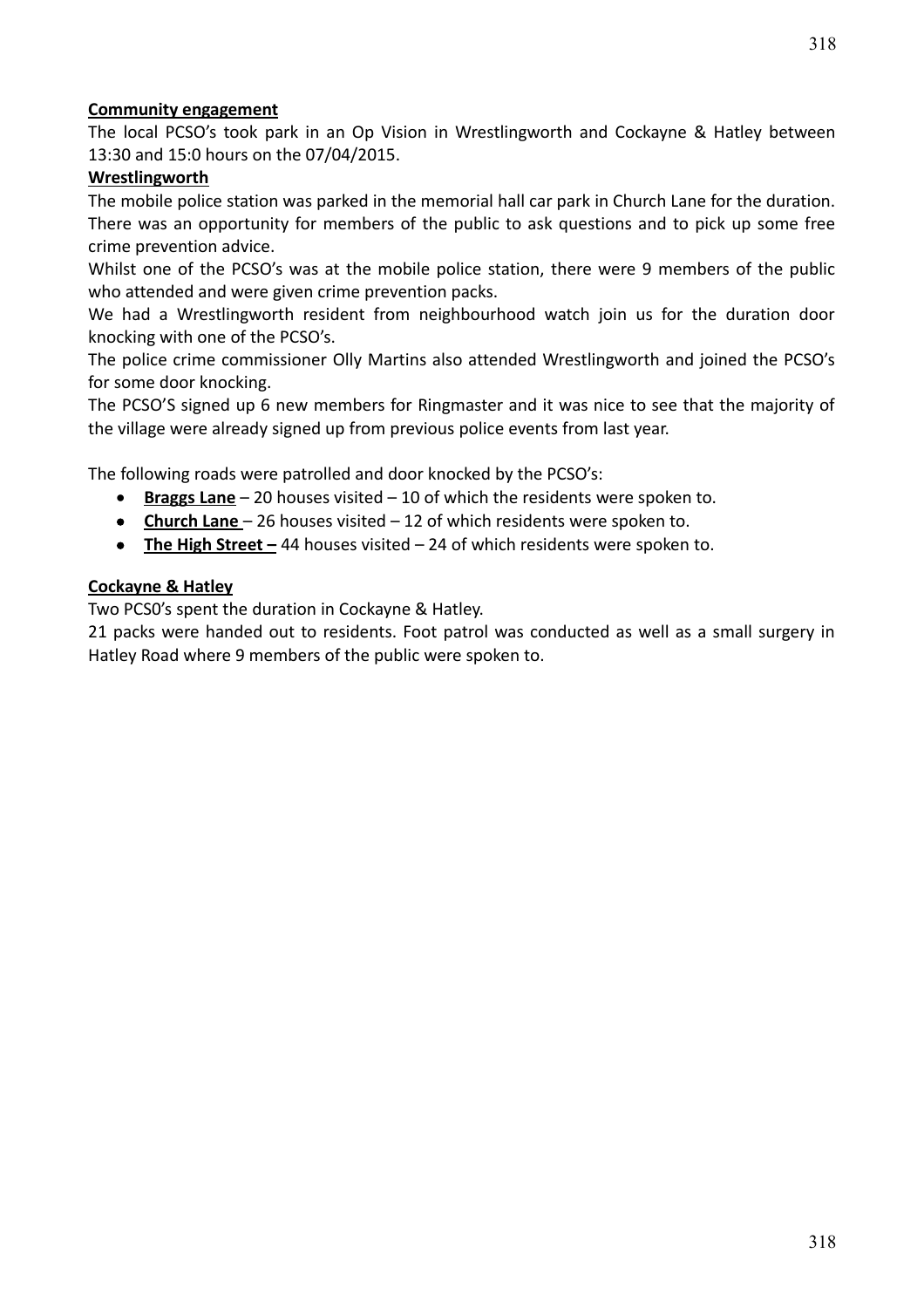# **Appendix D**

# **FINANCIAL STATEMENT AT 31 April 2015**

|                                   | 2015/16        |                          |                   | 2013/14       | <u>2014/15</u> |  |  |
|-----------------------------------|----------------|--------------------------|-------------------|---------------|----------------|--|--|
|                                   |                |                          | <b>Catherine'</b> |               |                |  |  |
|                                   | Year to        | <b>Varianc</b>           | <u>s</u>          |               |                |  |  |
|                                   | date           | $\underline{\mathbf{e}}$ | <b>Budget</b>     | <b>Actual</b> | <b>Actual</b>  |  |  |
| Income                            |                |                          |                   |               |                |  |  |
| Precept                           | 18944          | 0                        | 18944             | 21122         | 19000          |  |  |
| Interest                          | $\overline{2}$ | 18                       | 20                | 26            | 28             |  |  |
| <b>Grass Cutting Contribution</b> | $\mathbf 0$    | 352                      | 352               | 352           | 353            |  |  |
| VAT refund                        |                | 1000                     | 1000              | 581           | 1889           |  |  |
| Total Income                      | 18946          | 1370                     | 20316             | 22081         | 21270          |  |  |
|                                   |                |                          |                   |               |                |  |  |
| <b>Expenses</b>                   |                |                          |                   |               |                |  |  |
| Grass and Hedge cutting           | 1851           | 3649                     | 5500              | 3468          | 5354           |  |  |
| Grants (see below)                | 750            | $-500$                   | 250               | 3350          | 3226           |  |  |
| Clerk's salary                    | 576            | 3654                     | 4230              | 2463          | 3141           |  |  |
| Clerk's expenses                  | 142            | 183                      | 325               | 288           | 312            |  |  |
| Lighting - electricity            | 171            | 1029                     | 1200              | 1023          | 1023           |  |  |
| Lighting - maintenance            | 129            | 271                      | 400               | 258           | 323            |  |  |
| <b>General Maintenance</b>        |                | 100                      | 100               |               | 42             |  |  |
| Churchyard Maintenance            |                | 2000                     | 2000              |               | 1063           |  |  |
| <b>Church Clock Maintenance</b>   |                | 280                      | 280               | 259           | 266            |  |  |
| Playground Maintenance            |                | 10000                    | 10000             | 114           | 114            |  |  |
| <b>Brook Maintenance Fund</b>     |                | 10000                    | 10000             |               |                |  |  |
| Notice Board                      |                | 0                        | 0                 |               |                |  |  |
| War Memorial                      |                | 425                      | 425               |               |                |  |  |
| Insurance                         | 719            | 0                        | 719               | 1430          | 697            |  |  |
| Playing field lease               |                | 360                      | 360               | 1080          |                |  |  |
| Amenity Field lease               |                | 120                      | 120               |               | 240            |  |  |
| Allotment lease and set up        |                | 2500                     | 2500              |               |                |  |  |
| <b>Accountants fees</b>           |                | 270                      | 270               | 120           | 281            |  |  |
| <b>Affiliation Fees</b>           | 159            | 141                      | 300               | 258           | 270            |  |  |
| <b>British Legion</b>             | 25             | $\mathbf 0$              | 25                | 30            | 25             |  |  |
| <b>Memorial Hall Hire</b>         | 24             | 96                       | 120               | 122           | 114            |  |  |
| Millenium Garden                  |                | 100                      | 100               |               | 18             |  |  |
| Parish Tidy Up                    | 456            | 0                        | 456               | 312           | 312            |  |  |
| Neighbourhood Plan                | 40             | 1960                     | 2000              |               | 246            |  |  |
| Defibrillator set up &maint.      |                | 1500                     | 1500              |               |                |  |  |
| Election expenses                 |                | 120                      | 120               |               |                |  |  |
| Training expenses                 |                | 500                      | 500               |               | 90             |  |  |
| NI Tax                            |                | 0                        | 500               | 0             | 10             |  |  |
| Web site                          | 100            | 0                        |                   | 130           | 100            |  |  |